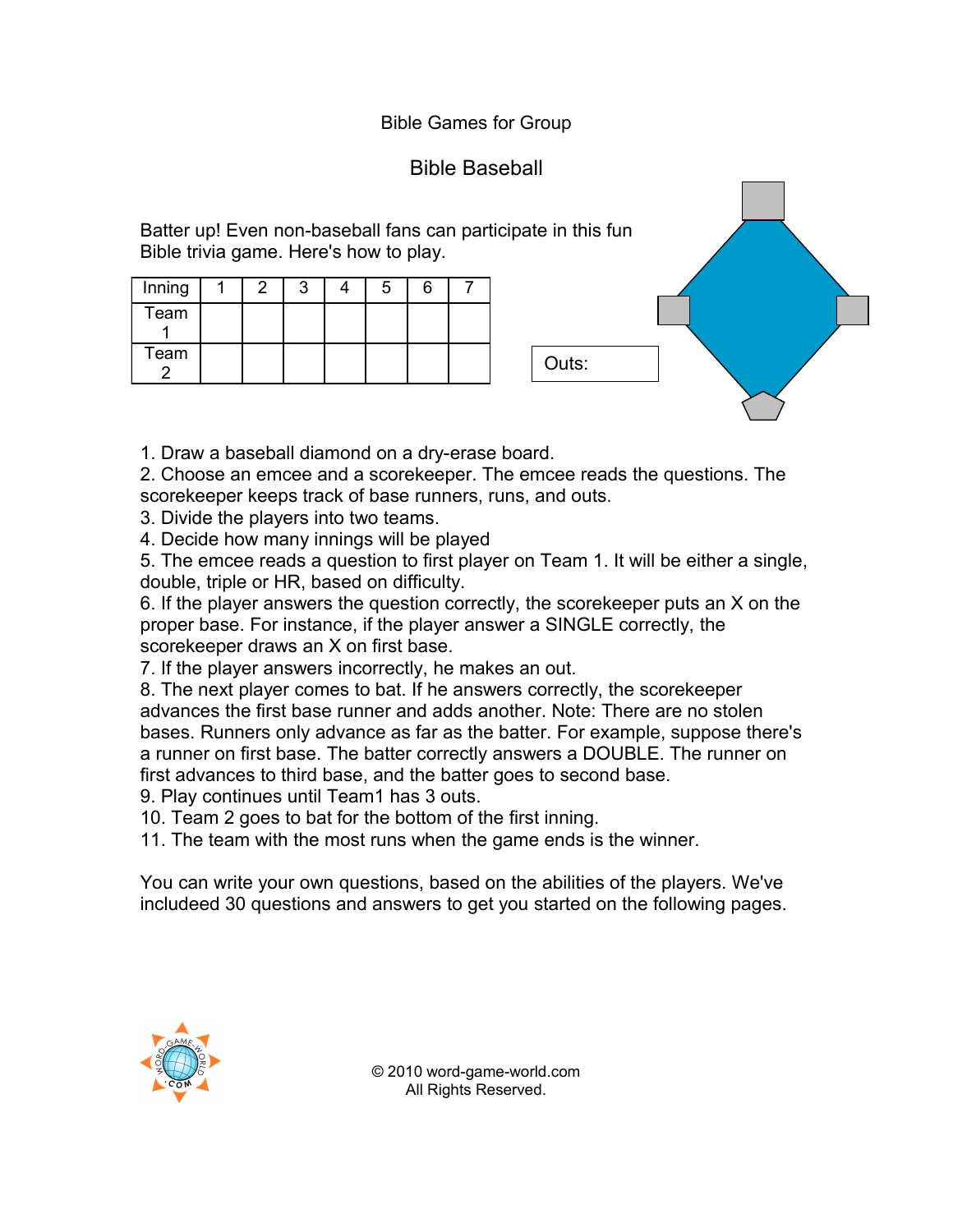## Bible Baseball Questions

1. Single: Where did the wise men find Baby Jesus? (in a house in Bethlemen, Matt 2:11)

2. Triple: Where was Paul baptized? (In a house in Damascus, Acts 9:10-11)

3. Double: Where was Peter when the Lord instructed him in a vision from heaven? (On a housetop in Joppa, Acts 10:1-8)

4. Single: Where did Jesus perform his first miracle? (At Cana, John 2: 1-11)

5. Single: What two cities were destroyed because of their wickedness? (Sodom and Gomorrah, Gen 18)

6. Single: In what city did Jesus receive a royal welcome? (Jerusalem, Matt 21)

7. Double: What was the town of Mary and her sister Martha? (Bethany, John 11:1)

8. Single: Who dreamed of a ladder reaching to heaven? (Jacob, Gen 28)

9. Triple: In a dream, who saw seven fat-fleshed and seven lean-fleshed cows

come up out of a river? (Pharaoh, Gen 41)

10. Home Run: Whom did Jesus call "a fox"? (King Herod, Luke 13:31-32)

11. Single: Who had a dream in which the angel of the Lord gave him glad tidings about the one who was going to be his wife? (Joseph, Matt. 1)

12. Single: Who was called the father of many nations? (Abraham, Gen 17:4-5)

13. Double: After Jesus raised Lazarus from the dead, why did He go into hiding? (Because the religious leaders of the Jews wanted to kill Jesus, John 11)

14. Single: When the disciples passed through a cornfield, why were they rebuked by the Pharisees? (For breaking the Sabbath, Matt. 12, Mark 2, Luke 6)

15. Triple: On what occasion did the scribes and the Pharisees question Jesus' ability to forgive sins? (At the healing of the paralyzed man, Luke 5:18-26)